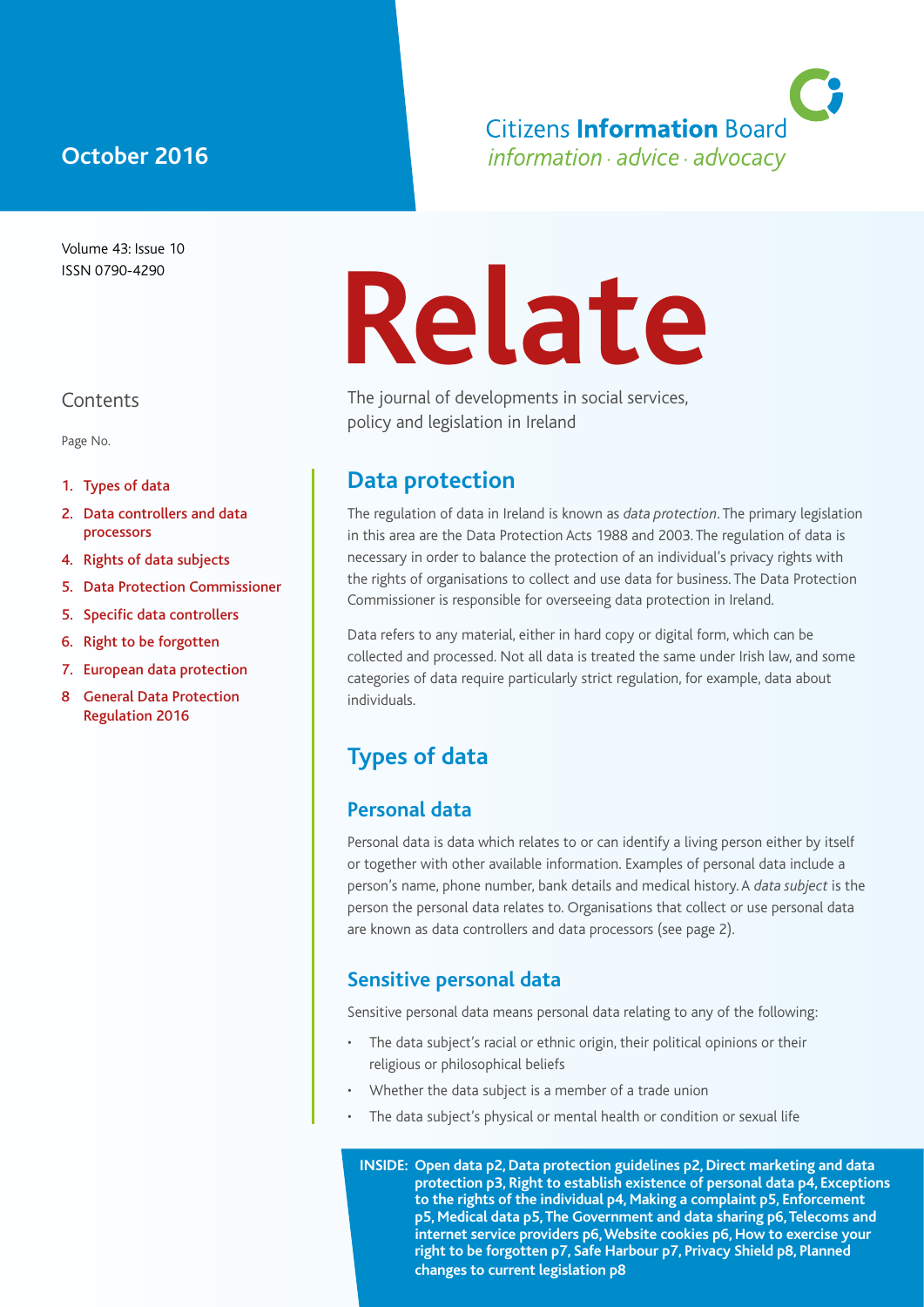- Whether the data subject has committed or allegedly committed any offence
- Any proceedings for an offence committed or alleged to have been committed by the data subject, the disposal of such proceedings or the sentence of any court in such proceedings

Sensitive data should only be processed by a data controller or a data processor once certain criteria has been met.

#### Open data

Open data describes data held by public bodies which is made available and easily accessible online for public re-use and redistribution. The disclosure of this data can help to deliver economic, social and democratic benefits. The Irish government currently maintains a central open data portal available online at [data.gov.ie/data.](http://data.gov.ie/data)

In order to publish open data, public bodies should carry out a data audit to assess what data could potentially be released without any breach of data protection. Open data should not contain personal or sensitive data relating to individuals. Statistical data which has been compiled from personal or sensitive personal data, such as crime rates, or household deprivation statistics, may be published as open data. However, this data must be anonymised and aggregated using recognised statistical methods before being published.

#### **Data controllers and data processors**

Data controllers are defined in the Acts as persons or organisations who control the content and use of data. Examples of data controllers include medical professionals, solicitors, banks, government departments, and voluntary organisations. A local hairdresser or coffee shop may be a data controller if that business keeps customer details on file, for example, to make appointments or to operate a promotional points system.

Data processors are persons or organisations who process data on behalf of data controllers. Data processors are separate from data controllers and are not employees of the data controllers. Examples of data processors include payroll companies, market research companies and cloud computing providers, all of which may hold or process personal information on behalf of a data controller. Many data processors may also be data controllers for other information they keep such as their own employee records and marketing materials.

The Data Protection Acts apply to data controllers and data processors established in Ireland, and to data controllers and data processors established outside the European Economic Area (EEA) who make use of equipment in Ireland for processing personal data, for example, shops located outside the EEA but selling online through an Irish website.

#### **Data protection guidelines**

All data controllers must comply with the following eight data protection guidelines which have been prescribed by the Data Protection Commissioner based on the Acts. They must:

- Obtain and process the information fairly
- Keep the information only for one or more specified. explicit and lawful purposes
- Use and disclose the information only in ways compatible with these purposes
- Keep the information accurate, complete and up-to-date
- Ensure that the information is adequate, relevant and not excessive
- Retain the information for no longer than is necessary for the purpose or purposes for which it was collected
- Give the individual (data subject) a copy of their personal data, if requested
- Keep the information safe and secure

A data processor must ensure data held by them on behalf of a data controller is kept securely and no unauthorised access, use, disclosure or destruction of the data occurs.

The Acts do not set out specifically how data should be secured by specific data controllers and data processors. When determining measures that provide an "appropriate" level of security for the data, the following factors should be taken into account:

- The state of technological development
- The cost of implementing the measures
- The harm that might result from an unlawful disclosure
- The nature of the data concerned

A data controller or data processor must ensure that their employees and other persons in the workplace are aware of and follow the organisation's data protection guidelines.

To lawfully process sensitive data, a data controller or data processor must comply with the eight data protection guidelines and at least one of the following additional special conditions:

a) The data subject has given explicit consent to process their data, or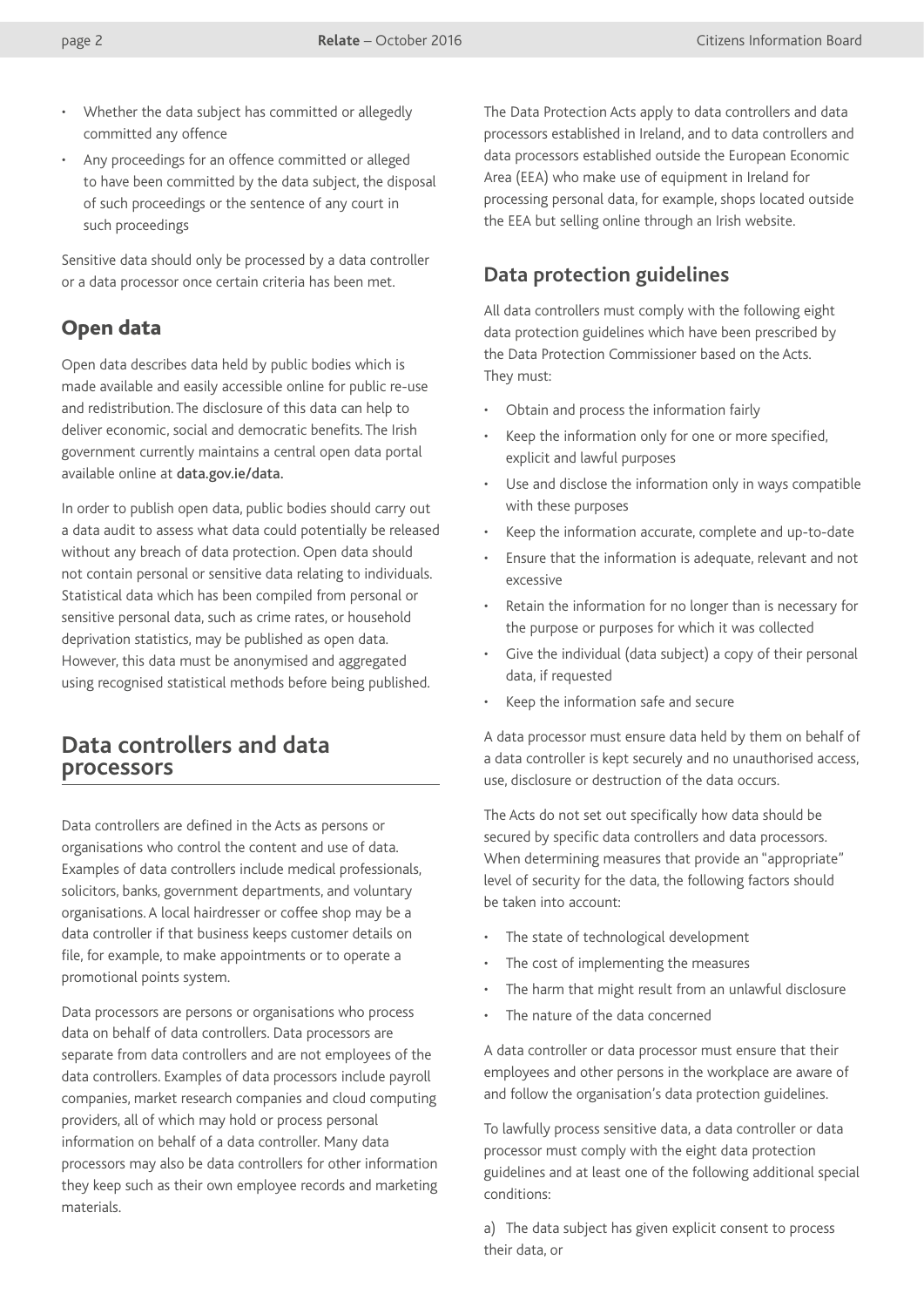b) The processing must be necessary for one of the following reasons:

- The data controller has a legal obligation to process the personal data, for example, the Gardaí
- To prevent injury or serious loss being incurred by the data subject or another person
- It is carried out by a not-for-profit organisation in respect of its members or other people in regular contact with the organisation
- The information being processed has been made public as a result of steps deliberately taken by the data subject
- In connection with legal proceedings
- For medical purposes
- It is carried out by political parties or candidates for election in the context of an election
- For the purpose of assessment for tax liability or social welfare requirements

#### **Registration**

Some data controllers and data processors must register annually with the Data Protection Commission. The main categories of organisations required to register with the Data Protection Commissioner are:

- Government bodies and public authorities
- Banks, financial and credit institutions
- Insurance undertakings (not including brokers)
- Organisations whose business consists wholly or mainly in direct marketing
- Organisations whose business consists wholly or mainly in providing credit references
- Organisations whose business consists wholly or mainly in collecting debts
- Internet access providers
- Telecommunications networks or service providers
- Health professionals processing personal data related to mental or physical health
- Organisations processing genetic data
- Organisations whose business consists of processing personal data for the supply to others, other than journalistic, literary or artistic purposes

There is an annual fee for registering with the Data Protection Commissioner. Registering organisations must inform the Data Protection Commissioner of their methods of processing personal information. These details are published online and are publicly accessible on the website of the Data Protection Commissioner, [dataprotection.ie](http://dataprotection.ie).

#### **Direct marketing and data protection**

Many organisations collect personal data in order to target people with advertising. This is known as direct marketing. For example, if you filled out a form or entered a competition, you may have consented to an organisation contacting you with their advertising materials. However, unaddressed mail delivered to your home is not covered by the Data Protection Acts as no personal data is used, for example, letters addressed to "the owner" or "the occupant".

If you receive marketing materials which, to your knowledge, you did not request, these materials could be *unsolicited communications*. If you receive unsolicited communications, you can send a written request to the organisation requesting them to stop processing your data for that purpose. If the data controller collected your personal data solely for the purposes of marketing, the data controller should erase your information within 40 days of your request. If you want the data controller to keep your details for another purpose but not for marketing, the data controller must comply with this request. The data controller should inform you of your right to "opt out" of all such marketing.

If you are unsure about how your personal data was obtained by a data controller or data processor, you can request an explanation from the data controller. If the data controller does not address your concerns to your satisfaction, you can make a complaint to the Data Protection Commissioner (see page 5).

You can also object to your personal details being used for direct marketing purposes if your details were taken from the electoral register or from information made public by law, such as a shareholders' register. There is no charge for objecting. Your objection should be sent in writing to the specific data controller initially, and if you are not satisfied with their response, you can make a complaint to the Data Protection Commission.

If you do not want to receive direct marketing telephone calls, you should contact your telecoms service provider. They will make a note of your request in the National Directory Database (NDD) "opt-out" register. It is an offence to make direct marketing calls to any phone number listed in the NDD.

Organisations must get your permission before they contact you by fax machine, automated dialling, email or text message for direct marketing purposes. Any form of direct marketing which uses personal data should contain a simple "opt-out" procedure you can use to stop receiving those contacts.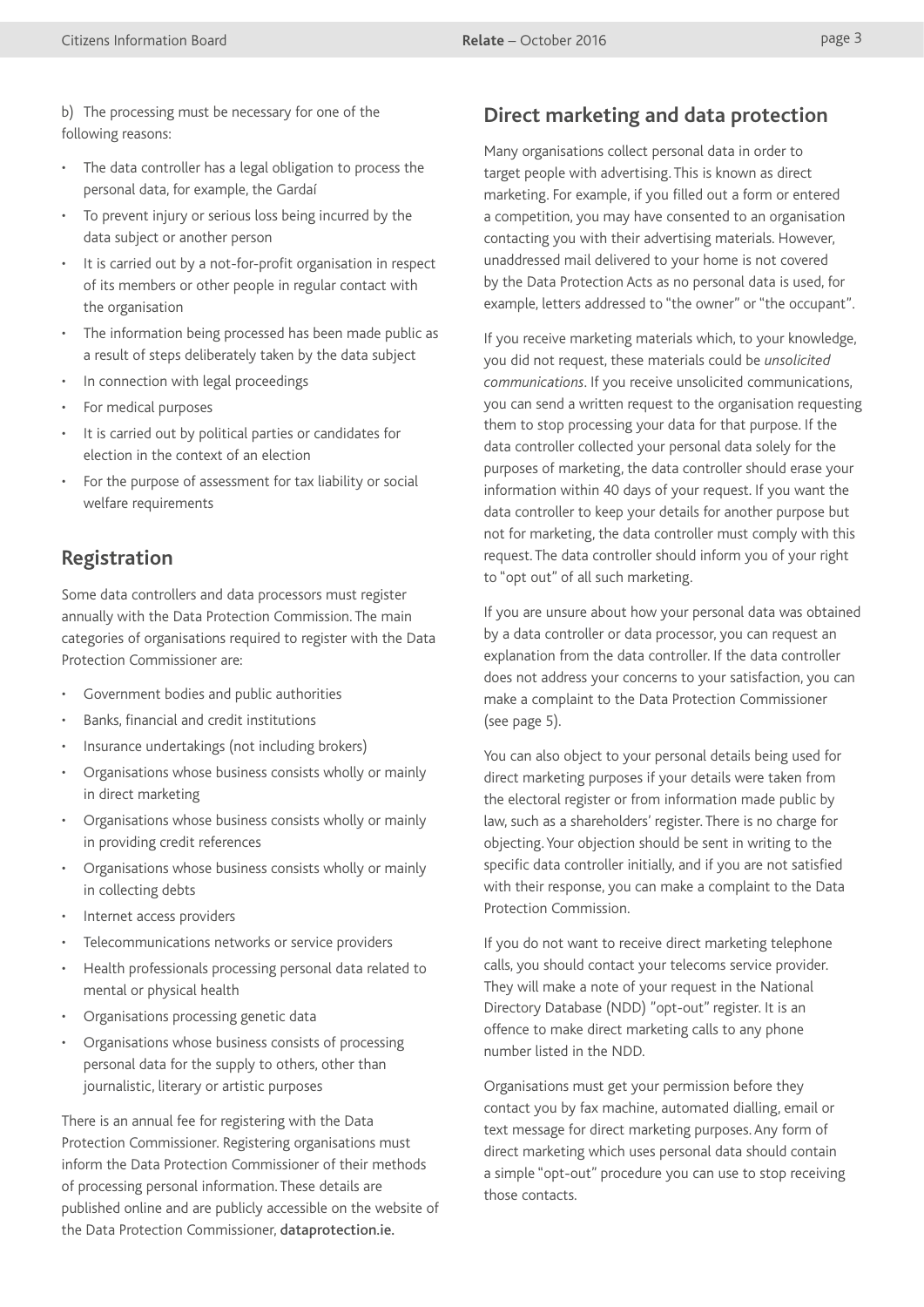# **Rights of data subjects**

#### **Right to establish existence of personal data**

If you believe a person or organisation is keeping personal data about you, you can request that they tell you if they are keeping this information. If such information is being kept, you are entitled to request a description of the information and the purpose for which it is being kept. A data controller cannot charge you a fee for responding to such a request and you should be provided with a response within 21 days from the date that you made the request.

# **Right of access and restriction**

If a data controller is keeping personal data about you, you can request a copy of that data. You can also ask the purpose for which your data is being kept and the names of any person or organisation who may have obtained your data from the data controller. You are also entitled to know how the data was obtained by the data controller unless it is contrary to the public interest. If the information being held is processed automatically, for example, by a computer programme, and the outcome of such processing may impact you, you can ask how the processing is carried out.

You must receive a response from the data controller within 40 days from the date of your request being made. You may be asked by the data controller to pay a fee when making a request for a copy of the data. Currently this fee may not exceed €6.35.

There are certain exceptions to this right of access to your personal data. These exceptions are in order to balance the rights of the individual with the needs of wider society. For example, a suspect would not be entitled to make a data access request in relation to data obtained and processed by the Gardaí during the investigation of a crime. And you are not entitled to access information held by a data controller about another person, for example, a spouse or parent, without the express consent of that other person.

If a data controller refuses a request for access to personal data, they must state the reasons why the request is being refused. If you are not satisfied with their response to your request, you can submit a complaint to the Data Protection Commission (see page 5).

#### **Right to correct or erase data**

If you believe a data controller is keeping personal data about you which is incorrect, you can request that this data be corrected or erased. The data controller must comply

with your request as soon as possible and at least within 40 days of the request being made. The data controller must notify you that the corrections have been made to your data and they also must notify any third party to whom your data was disclosed within the last 12 months. These notifications are only required where it would not be too onerous on the data controller to do so.

If you believe that a data controller or data processor does not have a legitimate reason for processing your personal data, you can request that they stop processing that data where it could cause you damage or distress. The data controller must reply within 20 days of your request stating that they will carry out your request or that they believe your request is unwarranted.

This right does not apply if any of the following occurred:

- You already agreed that the data controller can use your details
- A data controller needs your details under the terms of a contract to which you have agreed, for example, a phone or utility services agreement
- Election candidates or political parties need your details for electoral purposes
- A data controller needs your details for legal reasons, for example, for the purposes of legal proceedings

#### **Rights relating to automated decision making**

If an organisation is making certain important decisions about you based on your personal details, this information should not be processed only by automated means, such as using a computer programme, for example, where you are being evaluated for a loan or a work promotion. The processing of your details in these situations should involve some human input and must not be automatically generated by a computer only, unless you agree to this.

# **Exceptions to the rights of the individual**

Your personal data may be processed without your consent where it is in the interests of the security of the State or where it is required for the detection, prevention or investigation of a criminal offence. Equally, your consent is not required if the data is being processed in order to prevent injury or other damage to the health of any person or property, or is required during the course of legal proceedings.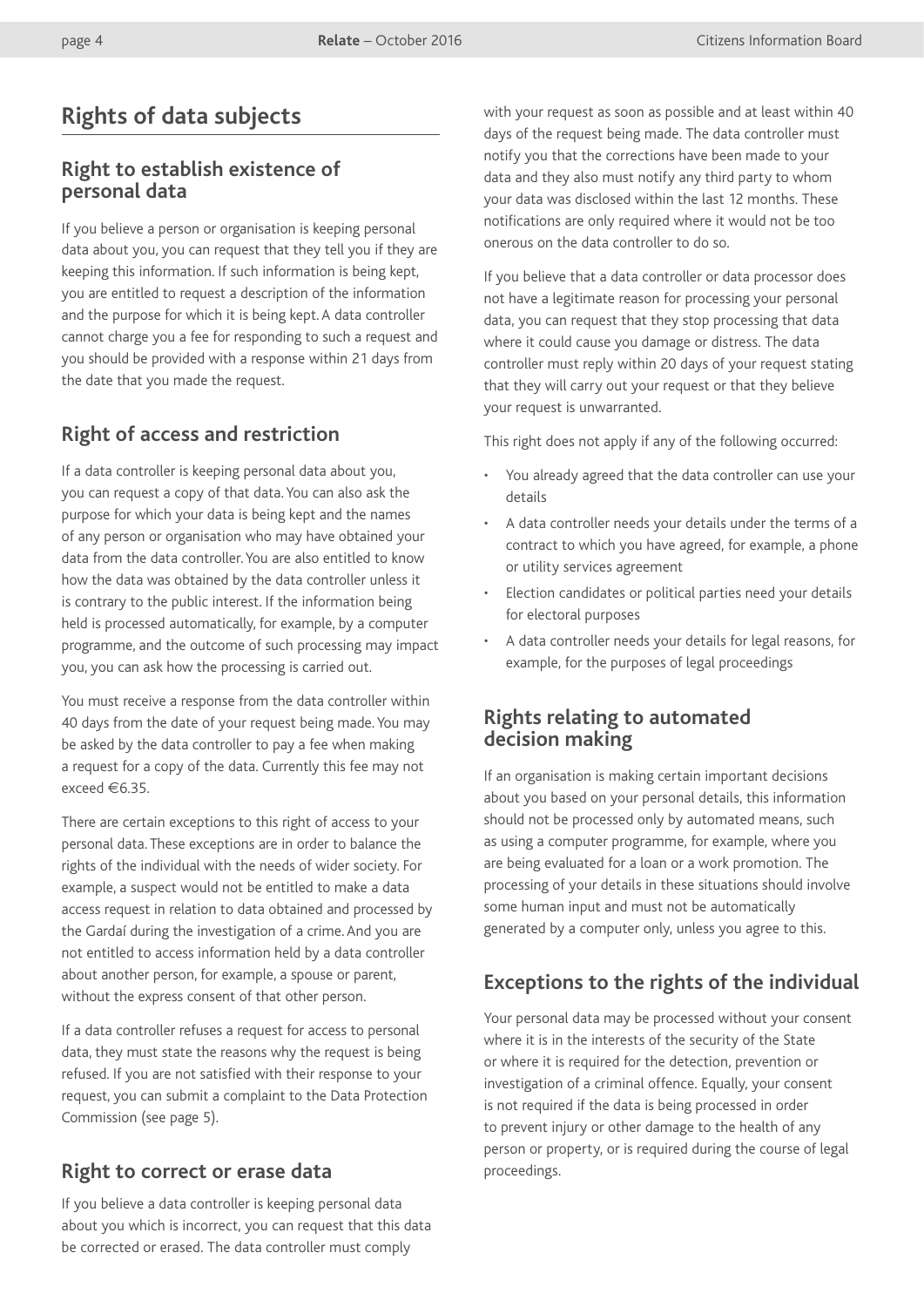# **Data Protection Commissioner**

The Data Protection Commissioner is responsible for monitoring the lawfulness of data handling in Ireland. The Commissioner hears complaints from individuals about how personal data is being processed by data controllers and data processors. The Commissioner also monitors European legislation and case law in order to inform the public about changes in data protection law. The Commissioner also promotes data regulation and publishes relevant material to inform the public, data controllers and data processors about data protection laws and best practice.

#### **Making a complaint**

If you wish to make a complaint you can write to or email the Data Protection Commissioner explaining your case. Your complaint should include the following details:

- The name of the organisation or person you are complaining about
- A description of the steps you have already taken to have your concerns dealt with
- Details of any response you have received from the organisation
- Copies of any letters or emails exchanged between you and the organisation or person

The Commissioner's office will investigate your complaint and try to resolve the matter. If a resolution is not possible or forthcoming, you may ask the Commissioner to make a formal decision on whether the data controller has violated your rights. The Commissioner cannot award you compensation. If you suffer damage through the mishandling of your personal details, you may be able to claim compensation through the courts but the Commissioner has no function in these actions and cannot give you legal advice. If the Commissioner agrees with your complaint, they will take steps to make sure that the data controller or data processor obeys the law and addresses your concerns. If the Commissioner rejects your complaint, they will let you know in writing. If you are not satisfied with the Commissioner's decision, you can appeal the decision in the Circuit Court.

#### **Enforcement**

If the Commissioner thinks that an organisation is in breach of the Acts, they may give notice in writing to the organisation. This notice may request that the organisation take the necessary steps to bring the organisation into compliance with the Acts. Such a request can include asking the organisation to erase, destroy or correct data held, or that data is supplemented with a statement as directed by the Commissioner. The Commissioner's written notice will specify the time within which these steps must be taken, that is, whether it is an urgent matter or not.

Once an organisation has complied with the requirements of an enforcement notice it will notify the data subject within 40 days of becoming compliant. If the organisation does not agree with the requirements of the enforcement notice, it can appeal the notice to the Circuit Court. Failure to carry out the requirements of an enforcement notice without a reasonable excuse is a criminal offence.

# **Specific data controllers**

Some organisations handle particular types of data which can often become the subject of complaints to the Data Protection Commissioner. Other organisations are unique, such as the Government or utility providers and they must obey specific data protection rules which only apply to them.

#### **Medical data**

Healthcare providers must strictly adhere to data protection laws. Your medical data can only be viewed by those working in the medical profession on a "need to know" basis. This applies in particular to administrative staff in hospitals and GP clinics. Your medical details can also be disclosed where there is a danger of injury to you or another person. Your medical data may be used for the purposes of research and statistical analysis but only once the data has been anonymised and aggregated. You should be consulted about this before your data is processed in this way. If a healthcare provider is keeping patient records on a computer system, then that provider should register with the Data Protection Commissioner. All patients have a right of access to their medical records except where it may cause damage to that patient's well being, for example, psychiatric notes.

# **Workplace data**

Every employer retains some personal data about their employees, such as their name, address, wages, PPS number, performance records, and contract of employment. This means that every employer is also a data controller and must obey the Data Protection Acts.

An employer cannot request a full background check or a Garda data access request about a potential employee at interview stage. Garda vetting can take place before someone is appointed and organisations entitled to obtain Garda vetting will be registered with the Garda Síochána National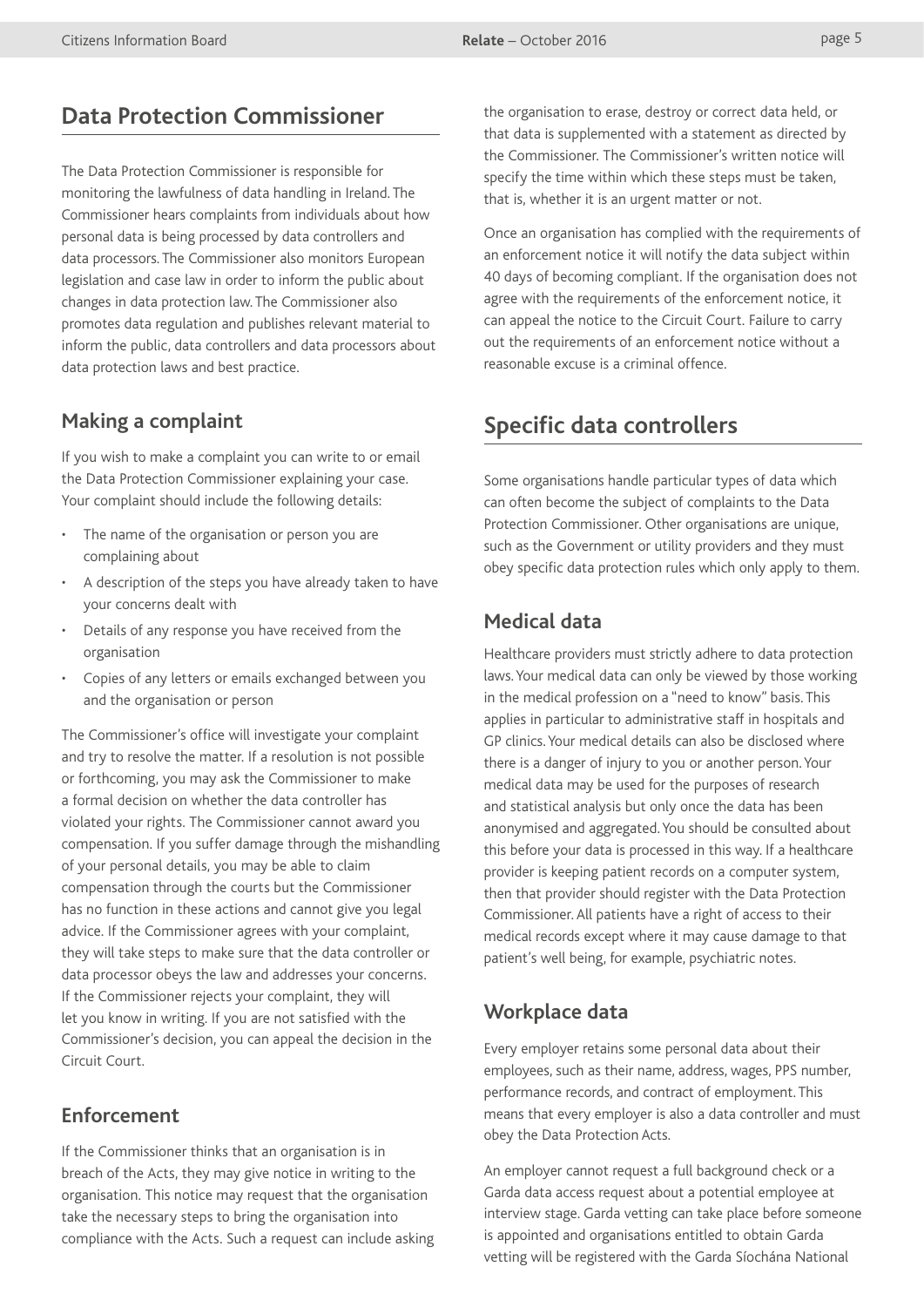Vetting Bureau for this purpose. An employer should only request a PPS number once you have become an employee. An employer may ask to see your passport at recruitment stage but only to ensure that you are entitled to work in Ireland. Any monitoring devices in the workplace such as CCTV, computer usage logs and location tracking devices such as those used on trucks, should be disclosed to the employee and the purpose for such monitoring explained.

#### **The Government and data sharing**

Data sharing among public sector departments refers to one department, for example, the Department of Social Protection, transferring personal data to another government department or body, for example, Revenue. This practice was prohibited for a long time but in recent years it has become standard practice. The sharing of this data remains unregulated. However, the Data Protection Commissioner has made the following recommendations:

- It must have a basis in primary legislation
- It should be made clear to individuals that their data will be shared and for what purpose
- There must be a clear justification for such sharing
- Only the minimum amount of data necessary to fulfill the purpose should be shared
- Access to and disposal of shared data should have the appropriate security controls

The Government has approved the drafting of a Data-Sharing and Governance Bill which will regulate public sector sharing of data. The Bill is expected to be drafted during autumn 2016.

#### **Telecoms and internet service providers**

Telecoms and internet service providers hold vast amounts of personal data including customers' names, phone numbers, IP addresses, location data and usage data. These service providers are specifically regulated in the context of direct marketing (see page 3).

The Data Protection Commissioner can audit these service providers to assess their data management practices. If there is any breach of the security of this data, the service providers have an obligation to notify the Data Protection Commissioner within 24 hours. They must also notify the individual data subjects affected by the breach if there is likely to be any adverse consequences to them. A service provider that fails to implement reasonable security measures will be guilty of a criminal offence.

Location and traffic data refers to individuals' phone and

internet usage. This data should only be processed as necessary, such as for billing, and only accessed by those authorised to do so. If you believe your data has been used or disclosed unfairly by a telecoms or internet service provider you may complain directly to that provider who should take steps to remedy the issue. If you are dissatisfied with that providers response, you can make a complaint to the Data Protection Commissioner.

#### **Website cookies**

*Cookies* are small files that a website asks your internet browser to store on your computer. They are put there by most websites that you visit. Websites use the information in these stored files to tailor the content of their webpage to your interests. The manner in which websites can use cookies is regulated by the European E-Privacy Directive as implemented under Irish law. The minimum requirement is that you understand clearly what you are being asked to consent to in terms of a website's use of cookies and that you have a means of giving or refusing consent to their use.

Usually when you land on a website for the first time a dialogue box will open stating that the website uses cookies and telling you their general purpose. You will then be asked to consent to the use of these cookies. All Irish-operated websites should have a *cookie policy* containing information which will allow you to make an informed choice about their usage and tell you how to manage and disable the cookies.

#### **Right to be forgotten**

The *right to be forgotten* is a right to have search engine results which relate to you or to a certain incident concerning you, removed from the search listing once that information is no longer relevant. For example, if an online search for your name turned up a link to a photograph of you which you believe is no longer relevant for the purpose for which it was collected, you can request that the search engine remove that link from their search results.

The right to be forgotten first arose in a European Court of Justice decision in May 2014. A Spanish national made a complaint through the Spanish data protection authority to have Google search results removed from search listings which referred to a previous legal case involving the plaintiff. In its ruling, the court found that Google was a data controller, processing personal information, with a corporate presence in Europe. As such, it was subject to EU data protection laws. The court found that such processing affected the plaintiff's fundamental rights to privacy and protection of his personal data. The court further concluded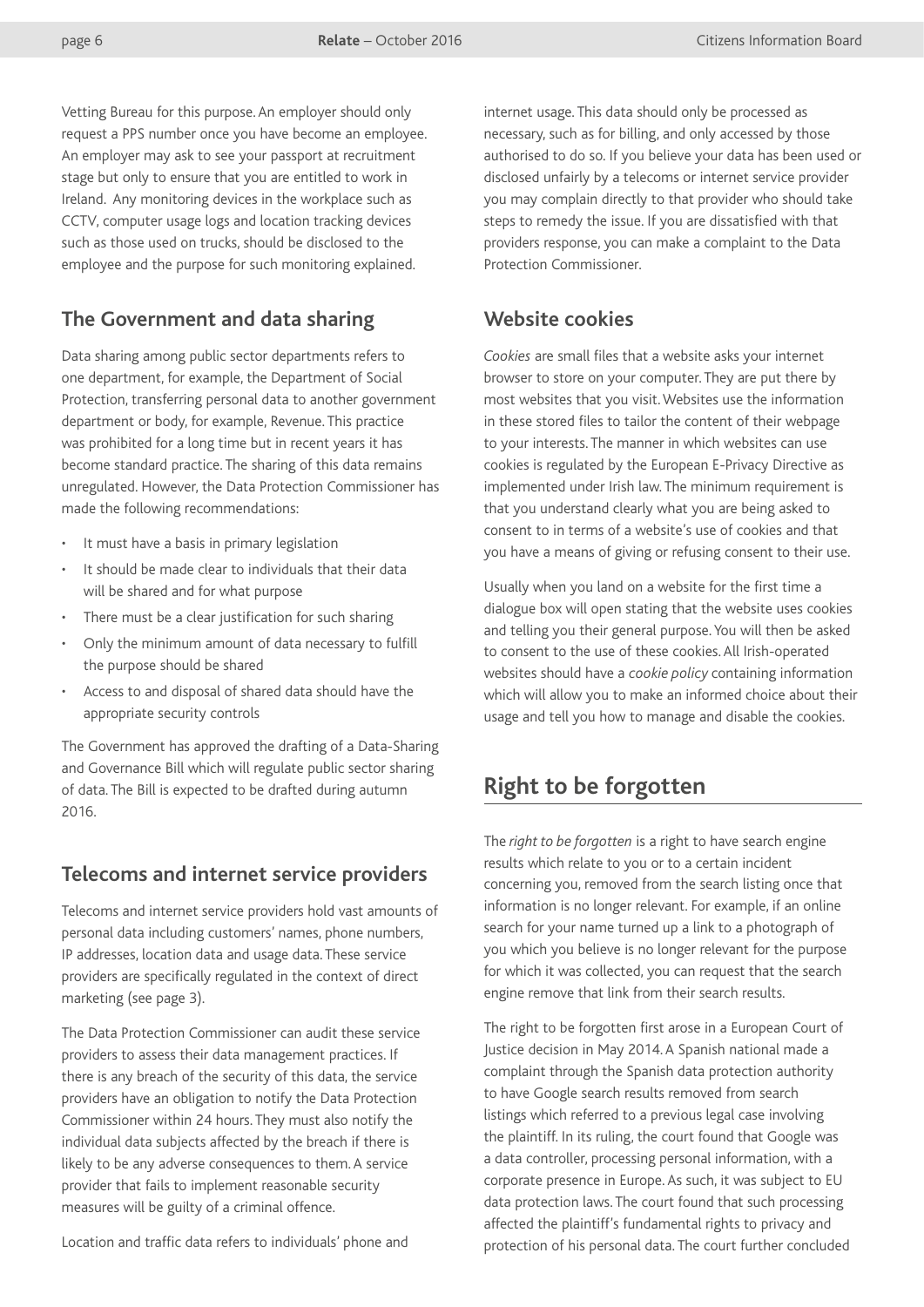that information which may have been lawfully processed initially may become unlawful when it is incompatible with the law. This may arise where the data in question is inadequate, irrelevant, excessive in relation to the purpose of the data processing, out-of-date or kept longer than necessary.

#### **Exceptions to the rule**

The right to be forgotten is not an absolute right and the following criteria will be applied by the data controller when considering requests:

- The search results must relate to an individual and must be results which are listed from a search of that person's name
- If the person is a public figure or has a role in public life the request may not be upheld
- Is the data relevant? Is there is a public interest in having the information available? If so, the request may not be upheld.
- If the data subject is a minor, the request is more likely to be upheld
- If the information is inaccurate, the request is more likely to be upheld
- If the accuracy of the information is in dispute, for example, court proceedings are ongoing, the request is less likely to be upheld
- If the data is sensitive personal data, the request is more likely to be upheld
- If the data was originally published for journalistic purposes, the request is less likely to succeed
- If the data may put the data subject in danger or at risk, it is more likely to be removed

Requests under the right to be forgotten procedure are assessed on a case by case basis by the search engine or website administrators.

The ruling applies to searches against a person's name only, not words or terms. Where a search engine operator refuses to remove a disputed link, the requester may complain to their national data protection authority. A successful request will only serve to have the website address (known as a *URL*) removed from the search results for that person's name. The content will remain on the website but the address of the page will not be searchable via the particular search engine. The right to be forgotten will only affect searches from the European version of the search site such as google.co.uk or google.ie. For example, the removed URL will not be returned when you search on [google.ie](http://google.ie) but it will be available in search results carried out outside of Europe using [google.com.](http://google.com)

#### **How to exercise your right to be forgotten**

Google have produced an online request form which you can complete and submit a right to be forgotten request directly to their offices, see [support.google.com/legal](http://support.google.com/legal). The completed form must be accompanied by a photo ID and a signed permission from you if someone else is making the submission on your behalf. As the right to be forgotten is not absolute, Google assess every request on a case-by-case basis to decide if it meets with the requirements of the court decision. In your submission, you must give the search term, that is, your name, and state what links you want removed from future search listings and why.

You should also make similar requests to the other European-based search engines, for example, Yahoo and Bing, as these organisations must also obey the court decision. You may also make similar requests of the individual websites if they are based in Europe. If you are not satisfied with the decision of the search engine provider or website, you can make a complaint to the Data Protection Commissioner.

# **European data protection**

Irish data protection laws are based on European legislation. As such, data protection laws across European countries are quite similar.

#### **Safe Harbour**

One European law states that personal data collected in Europe should not be transferred out of Europe, where it may go to a country which does not have the same level of data protection as Europe. The EU-US Safe Harbour framework was an agreement between the United States and Europe which allowed personal data to be transferred from Europe to the United States. Over 4,000 data controllers and data processors in Europe such as Google and Facebook all signed up to the Safe Harbour agreement.

In 2015, the case of Schrems v Facebook was heard by the European Court of Justice. The plaintiff alleged that Facebook was in breach of the Safe Harbour agreement because it was supplying personal data collected in Europe to the United States intelligence services, who in turn were using the information as part of mass surveillance programmes. Using the information in this way was beyond the purpose for which the data was obtained and was in breach of European citizens' fundamental rights. It was decided that the Safe Harbour agreement was invalid as the protection of data in the United States could not be guaranteed.